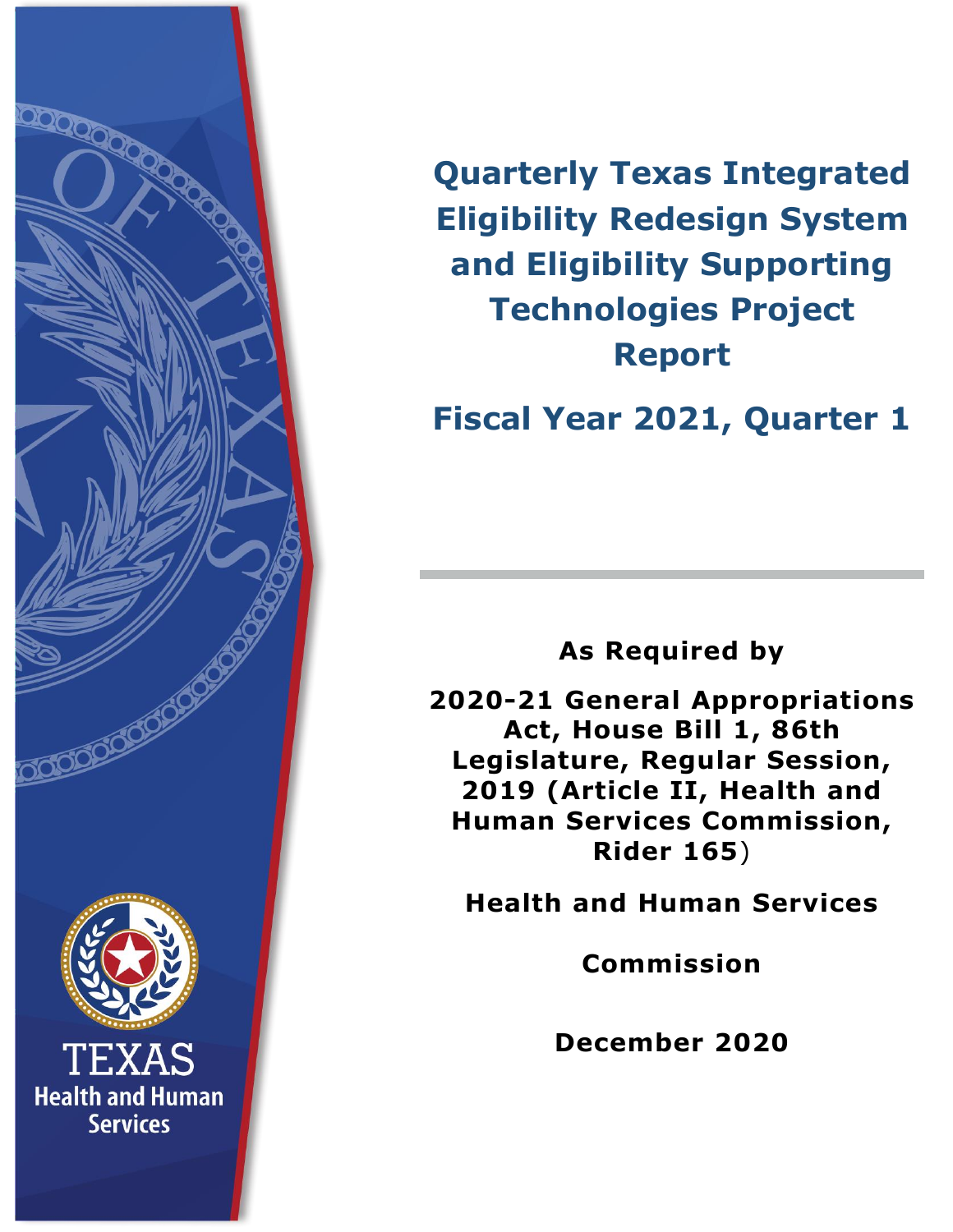# **Table of Contents**

<span id="page-1-0"></span>

| 165. Texas Integrated Eligibility Redesign System (TIERS). 3               |  |
|----------------------------------------------------------------------------|--|
| 2.2 Release 107.0.,107.1.0 and 107.2 Major Accomplishments 4               |  |
| Explanation of Variance between Last Reported and Current Start and Finish |  |
|                                                                            |  |
|                                                                            |  |
|                                                                            |  |
|                                                                            |  |
|                                                                            |  |
|                                                                            |  |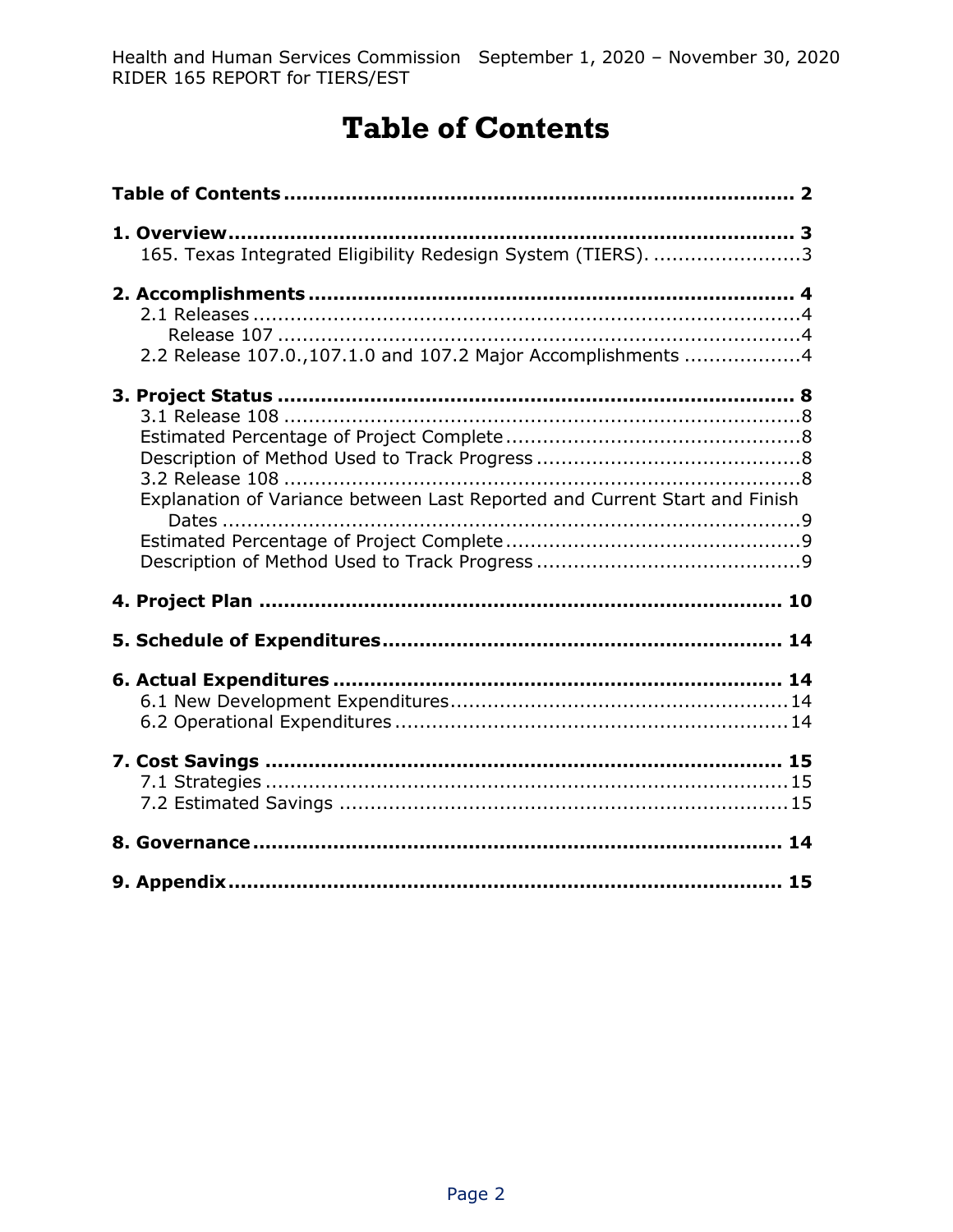### <span id="page-2-0"></span>**1. Overview**

The Health and Human Services Commission (HHSC) is submitting this report regarding the Texas Integrated Eligibility Redesign System (TIERS) to the Legislative Budget Board and the Office of the Governor, as required by the 2020- 21 General Appropriations Act, House Bill (HB) 1, 86th Legislature, Regular Session, 2019 (Article II, HHSC, Rider 165).

### <span id="page-2-1"></span>**Rider 165. Texas Integrated Eligibility Redesign System (TIERS)**

Included in the amounts appropriated by the Legislature in Strategy I.3.2, TIERS Capital Projects, is \$54,028,655 in All Funds (\$19,893,263 in General Revenue) in fiscal year 2020 and \$54,094,304 in All Funds (\$20,475,003 in General Revenue) in fiscal year 2021 for capital enhancements and maintenance of TIERS. The Health and Human Services Commission (HHSC) shall submit quarterly reports to the Legislative Budget Board and the Governor reflecting actual expenditures, cost savings, and accomplishments implementing the TIERS project. The report shall include a detailed plan for the project, a proposed schedule of expenditures, and the status of capital enhancement and maintenance activities for the TIERS project. Additionally, the report shall include detailed strategies developed and implemented by HHSC to restrict the TIERS project to those items presented and approved by the Eighty-sixth Legislature, 2019.

Notwithstanding transfer authority in Article IX, §14.03, Transfers - Capital Budget, HHSC may not expend funds in excess of the amounts identified in this section on the TIERS capital project without written approval from the Legislative Budget Board and Governor. A request to exceed the amounts identified in this section shall be considered approved unless the Legislative Budget Board issues a written disapproval within 30 business days after the date the Legislative Budget Board staff concludes its review of the proposal to expend the funds and forward its review to the Chair of the House Appropriations Committee, Chair of the Senate Finance Committee, Speaker of the House, and Lieutenant Governor. Any request for additional information from the Legislative Budget Board shall interrupt the counting of the 30 business days.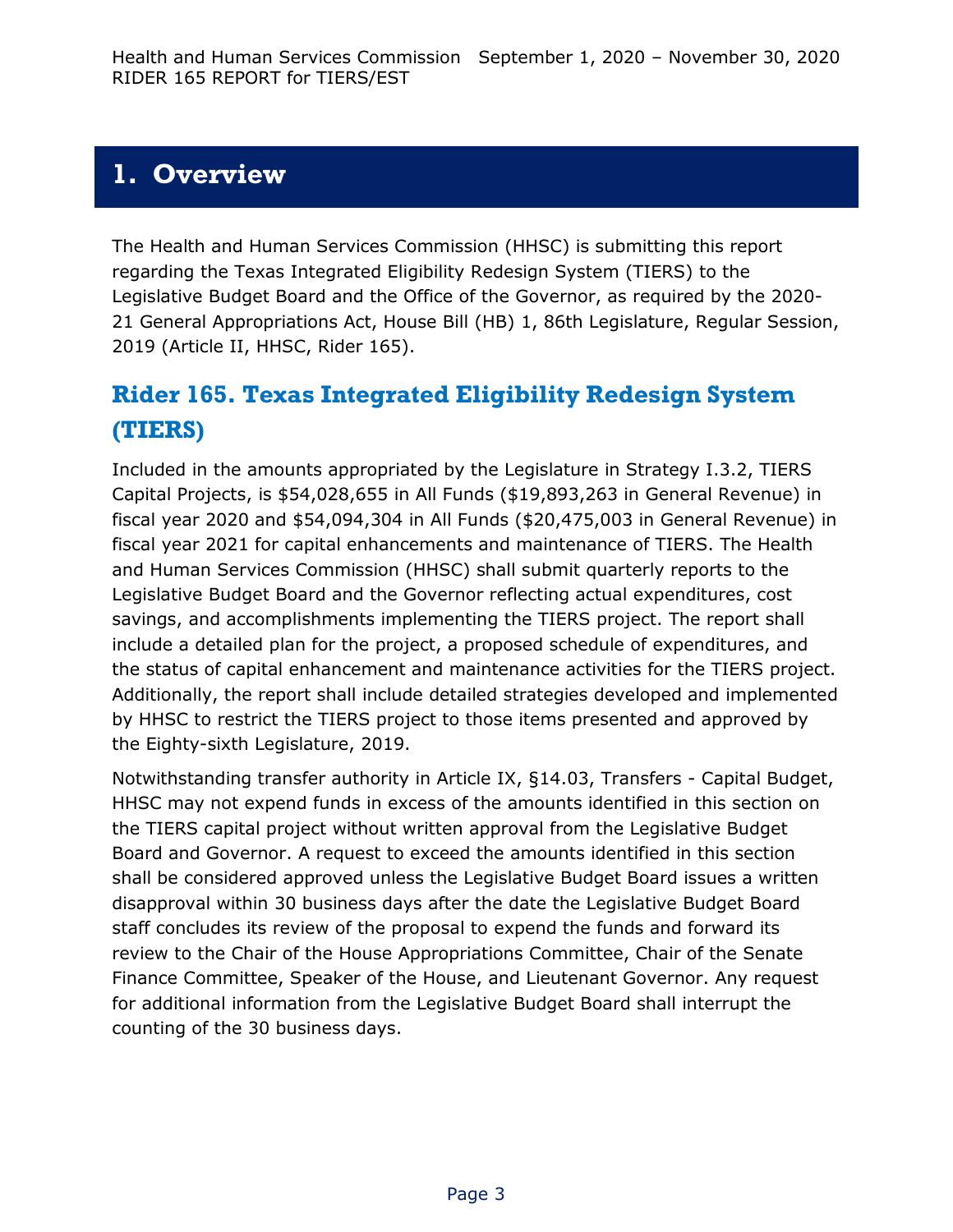### <span id="page-3-0"></span>**2. Accomplishments**

*HHSC shall submit quarterly reports reflecting accomplishments implementing the TIERS project.*

### **2.1 Texas Works Path to Success (TWPS) Program**

The purpose of this initiative is to develop and implement a program to reduce the impact of situational and generational poverty on up to 100 people, by increasing economic self-reliance, housing stability, educational advancement, and/or improved quality of life. This pilot will use education, training, employment opportunities, case management supports and social interventions to achieve these outcomes. The team developed and implemented TWPS training environment as scheduled on September 30, 2020.

### <span id="page-3-1"></span>**2.2 Releases**

#### <span id="page-3-2"></span>**Release 108**

- Cycle 3 –The sprint<sup>1</sup> activities for Cycle 3 were completed on September 11, 2020. Release 107.3 was deployed on September 19, 2020.
- Cycle 4 Sprint planning for Cycle 4 was completed on September 18, 2020. The sprint began on September 21, 2020 and completed on October 16, 2020. Release 108.0 was deployed on October 24, 2020.

#### **Release 109**

j

● Cycle 1 – Discovery (defining scope of work) for Cycle 1 of Release 109 was completed on October 14, 2020. Planning for this Cycle completed on October 23, 2020. Sprint activities for this Release Cycle began October 26, 2020 and has been completed on November 20, 2020.

 $1$  A sprint produces a visible, usable, deliverable product that implements one or more user interactions with the system.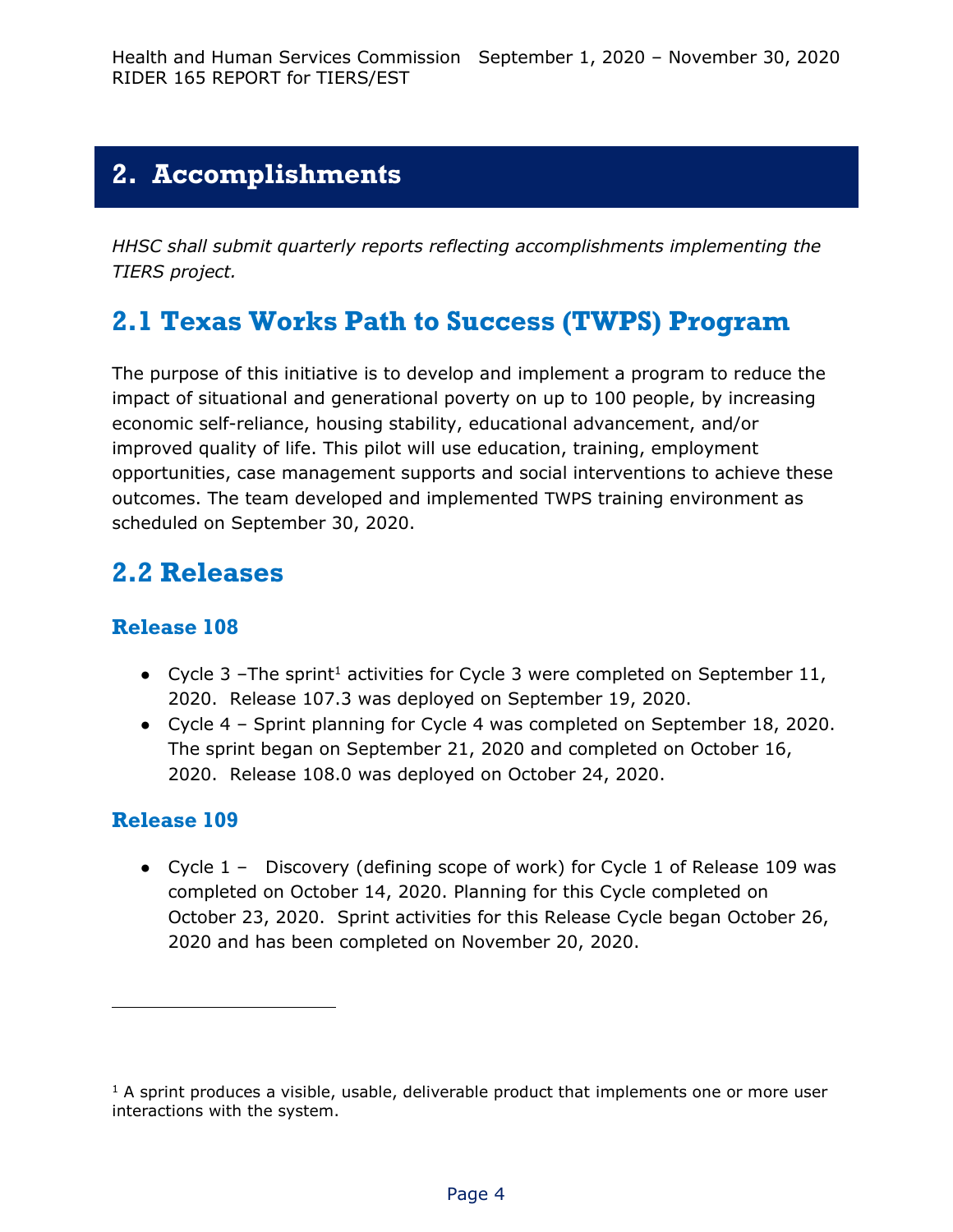● Cycle 2 – Discovery (defining scope of work) will be completed on November 11, 2020. Planning for Cycle 2 scheduled has been completed November 25, 2020 and the sprint activities will begin on November 30, 2020.

# **2.3 Release 107.3 and 108.0 Activity Major**

#### **Accomplishments**

#### **Children's Health Insurance Program-Perinatal (CHIP-P) Updates**

A CHIP-P indicator is now sent to Texas Medicaid and Healthcare Partnership (TMHP) on a CHIP-P client's Emergency Medicaid eligibility, allowing TMHP to pay Labor and Delivery claims and the CHIP-P Managed Care Organization to pay facility and doctor claims.

#### **Children's Health Insurance Program (CHIP) Eligibility Testing**

Enhancements were deployed when Eligibility Determination runs on a CHIP or CHIP-P Eligibility Determination Group (EDG). TIERS retests for Medicaid eligibility and, if eligible, TIERS denies the CHIP (or CHIP-P) EDG and certifies the individual for Medicaid without requiring a new application from the client.

#### **Healthy Texas Women (HTW) Program**

Due to the Public Health Emergency (PHE), TIERS closes the HTW program for clients who are active and receiving continuous benefits on a higher Medicaid Type of Assistance.

#### **Fraud and Fair Hearing Decisions**

When processing appeals, Fraud and Fair Hearings staff can now electronically sign, batch, and mail out TIERS decisions daily.

#### **Case Data Search and Image Research Redesign**

As part of migrating the State Portal technology and underlying platform, portal page enhancements were made to provide a better user experience.

#### **YourTexasBenefits Account Access Enhancements**

YourTexasBenefits.com was updated to eliminate the use of limited access accounts. The system now guides users through the process of creating full access accounts, the online authentication flow, and how to link a user's account to their TIERS information.

#### **New Benefits Issuance Reconciliation Report**

A new monthly DataMart report displays a summary of the daily Supplemental Nutrition Assistance Program (SNAP) and Temporary Assistance for Needy Families (TANF) transactions and benefit amounts that are sent to the Electronic Benefits Transfer (EBT) vendor for the prior month.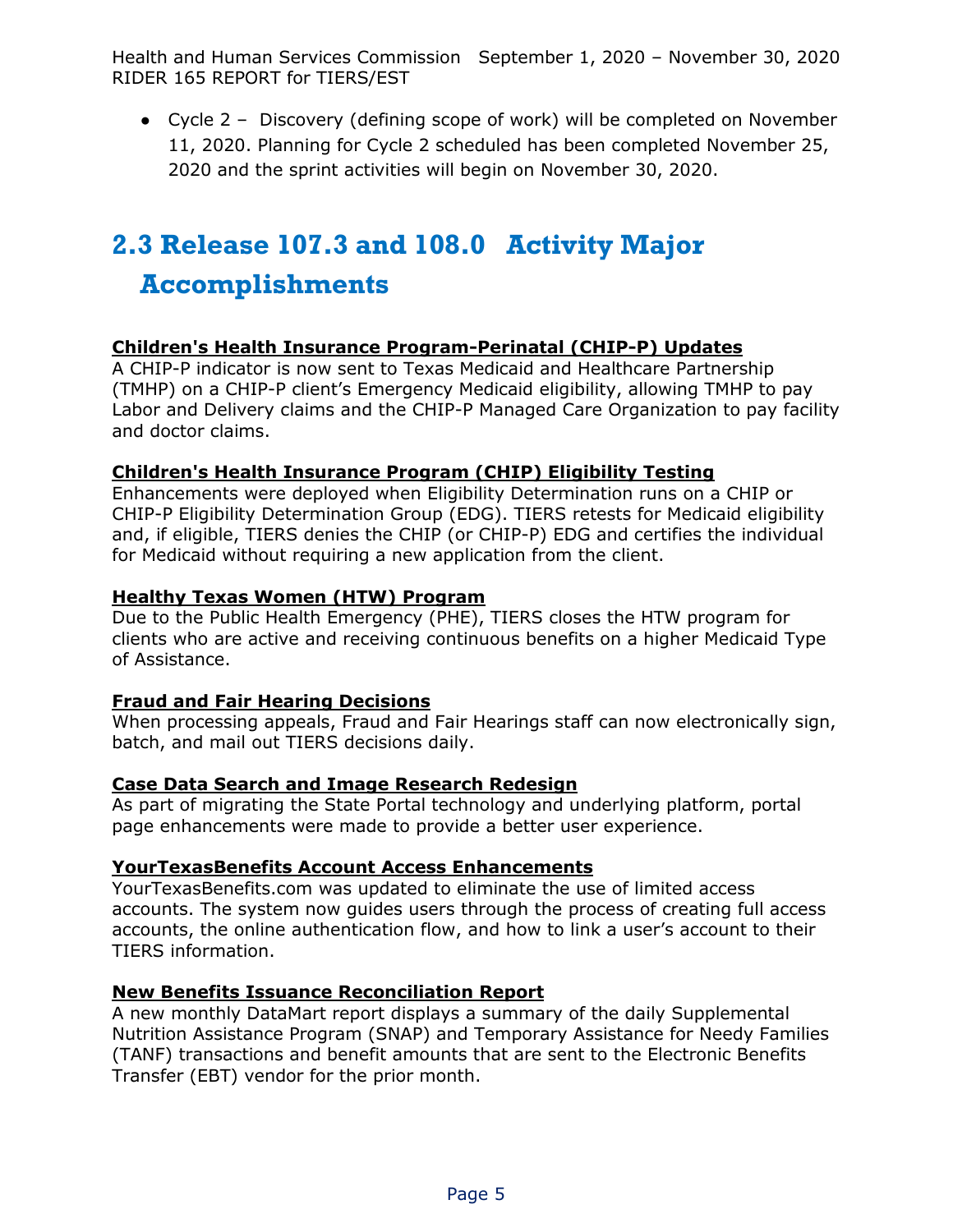#### **Transformed Medicaid Statistical Information System (TMSIS) for HTW Program Changes**

TIERS now sends HTW eligibility certification periods to TMSIS so that TMSIS can accurately report federally-funded eligibility segments to the Centers for Medicare and Medicaid Services.

#### **Automation of Disaster Supplemental Nutrition Assistance Program (DSNAP)**

Disaster SNAP is activated in response to a major disaster, like a hurricane. HHSC has created the functionality to allow people to apply for Disaster SNAP online. A corresponding task is created so that state staff can process the application via the Task List Manager (TLM) system. Additionally, the necessary interface files to transmit DSNAP information to the Electronic Benefits Transfer (EBT) vendor are now in place.

#### **Federally Required Blood Lead Surveillance Screen Expansion (BLSSE)**

Federally required fields were added to enhance matching data between TIERS interfaces and BLSSE. The fields added are: Ethnicity, Race, Country of Origin, Deceased, and Managed Care Plan.

#### **Call Center Inquiry (CCI) Updates**

An updated version of the CCI tool improves the quality of call management and accuracy of data provided to callers. Improving the accuracy of call records allows for research into the types of calls received, how the call was managed, and for enhanced analysis and trending of call data.

#### **COVID-19 Activities**

- Pandemic Electronic Data Sources (PELDS) Continuous Medicaid Eligibility HHSC was able to conduct eligibility redeterminations for individuals whose Medicaid eligibility was extended due to the PHE using a modified administrative renewal process (PELDS), in August, and every month since.
- Processes to identify individuals who are no longer eligible for their current type of Medicaid assistance are being created for deployment once the PHE ends.
- The September, October, and November SNAP supplements were issued to eligible individuals.
- Extended Medicaid certifications for households with certifications ending in September, October, and November 2020.
- Extended CHIP and CHIP-P certifications for households with certifications ending in September, October, and November 2020.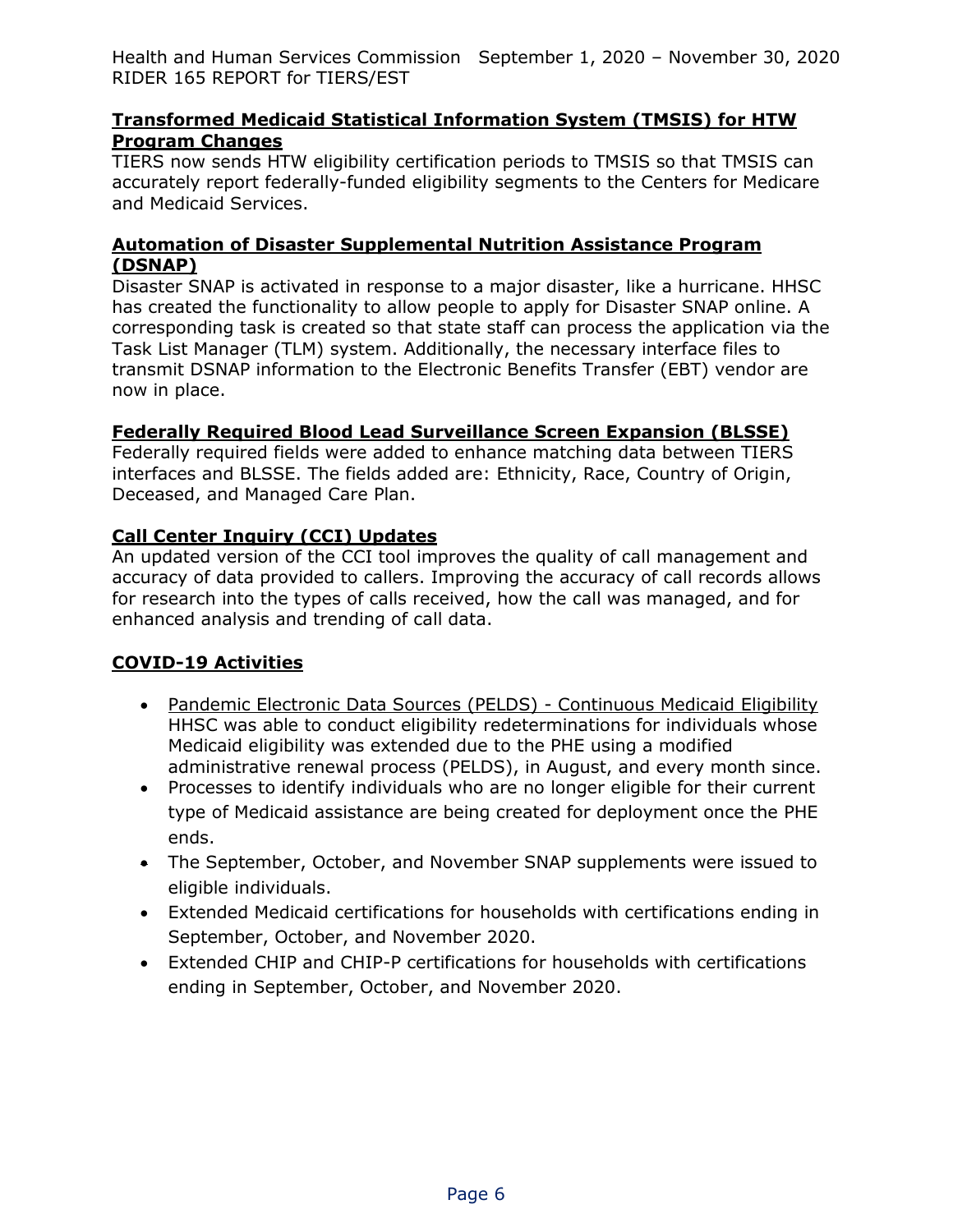## <span id="page-6-0"></span>**3. Project Status**

### <span id="page-6-1"></span>**3.1 Release 108 Cycle Set**

#### **Table 1 Release 108**

| <b>Project Item</b>                                                         | <b>Report to Date</b>   | <b>Baseline Date</b> |
|-----------------------------------------------------------------------------|-------------------------|----------------------|
| <b>Initial Planned</b><br><b>Project Start and</b><br><b>Finish Dates</b>   | $5/7/2020 - 10/24/2020$ | 5/7/2020             |
| <b>Last Reported Project</b><br><b>Start and Finish</b><br><b>Dates</b>     | $5/7/2020 - 10/24/2020$ | 5/7/2020             |
| <b>Current Estimated</b><br><b>Project Start and</b><br><b>Finish Dates</b> | $5/7/2020 - 10/24/2020$ | 5/7/2020             |

### **Explanation of Variance between Last Reported and Current Start and Finish Dates**

N/A

### **Estimated Percentage of Project Complete**

Release 108 – 100%

#### **Description of Method Used to Track Progress**

Micro Focus Project and Portfolio Management Centre; Microsoft Office Project

### **3.2 Release 109 Cycle Set**

#### **Table 1 Release 109**

| <b>Project Item</b>                                                       | <b>Report to Date</b>   | <b>Baseline Date</b> |
|---------------------------------------------------------------------------|-------------------------|----------------------|
| <b>Initial Planned</b><br><b>Project Start and</b><br><b>Finish Dates</b> | $9/24/2020 - 3/13/2021$ | 9/24/2020            |
| <b>Last Reported Project</b>                                              | $9/24/2020 - 3/13/2021$ | 9/24/2020            |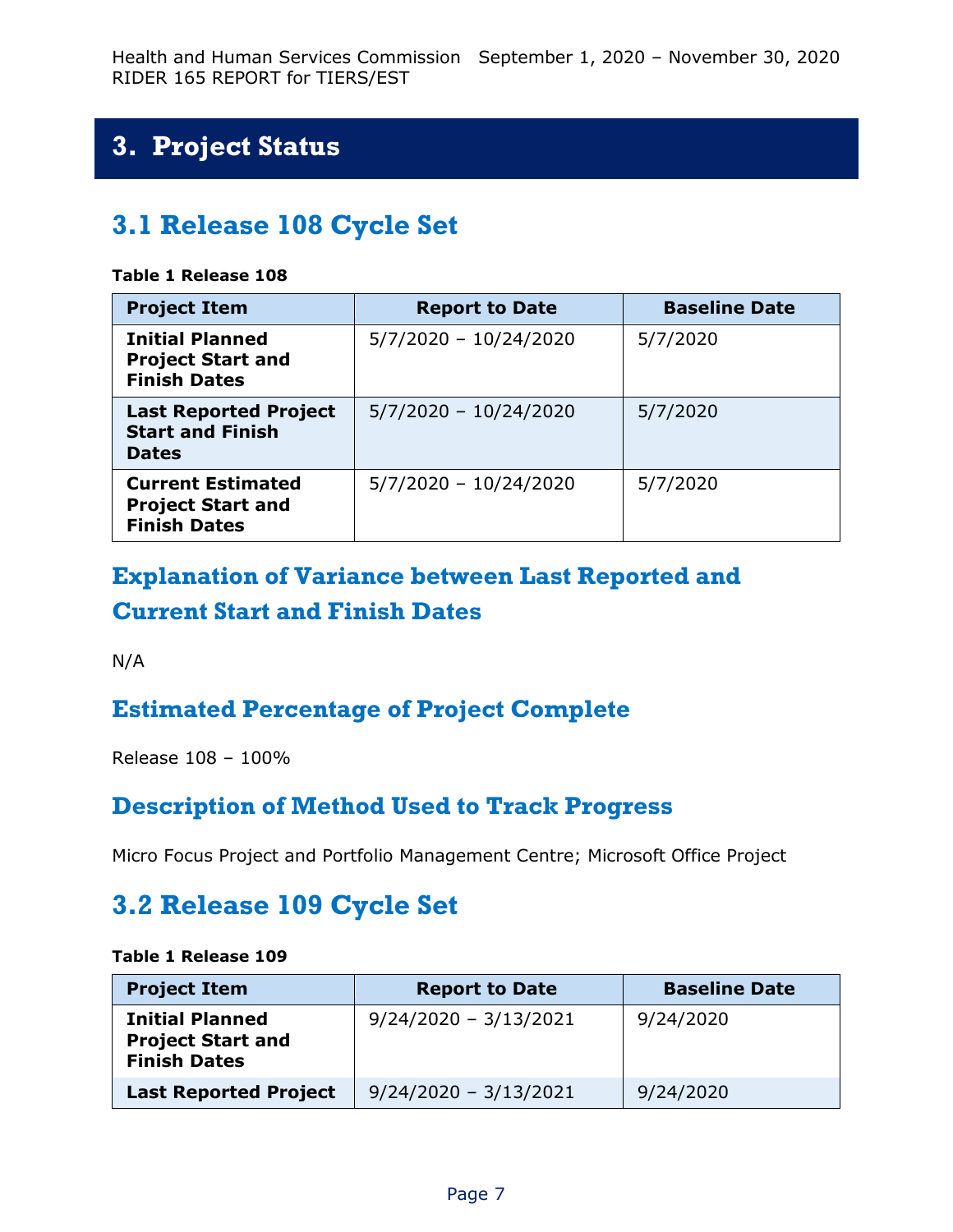| <b>Project Item</b>                                                         | <b>Report to Date</b>   | <b>Baseline Date</b> |
|-----------------------------------------------------------------------------|-------------------------|----------------------|
| <b>Start and Finish</b><br><b>Dates</b>                                     |                         |                      |
| <b>Current Estimated</b><br><b>Project Start and</b><br><b>Finish Dates</b> | $9/24/2020 - 3/13/2021$ | 9/24/2020            |

### **Explanation of Variance between Last Reported and Current Start and Finish Dates**

N/A

#### **Estimated Percentage of Project Complete**

Release 109 – 34%

#### **Description of Method Used to Track Progress**

Micro Focus Project and Portfolio Management Centre; Microsoft Office Project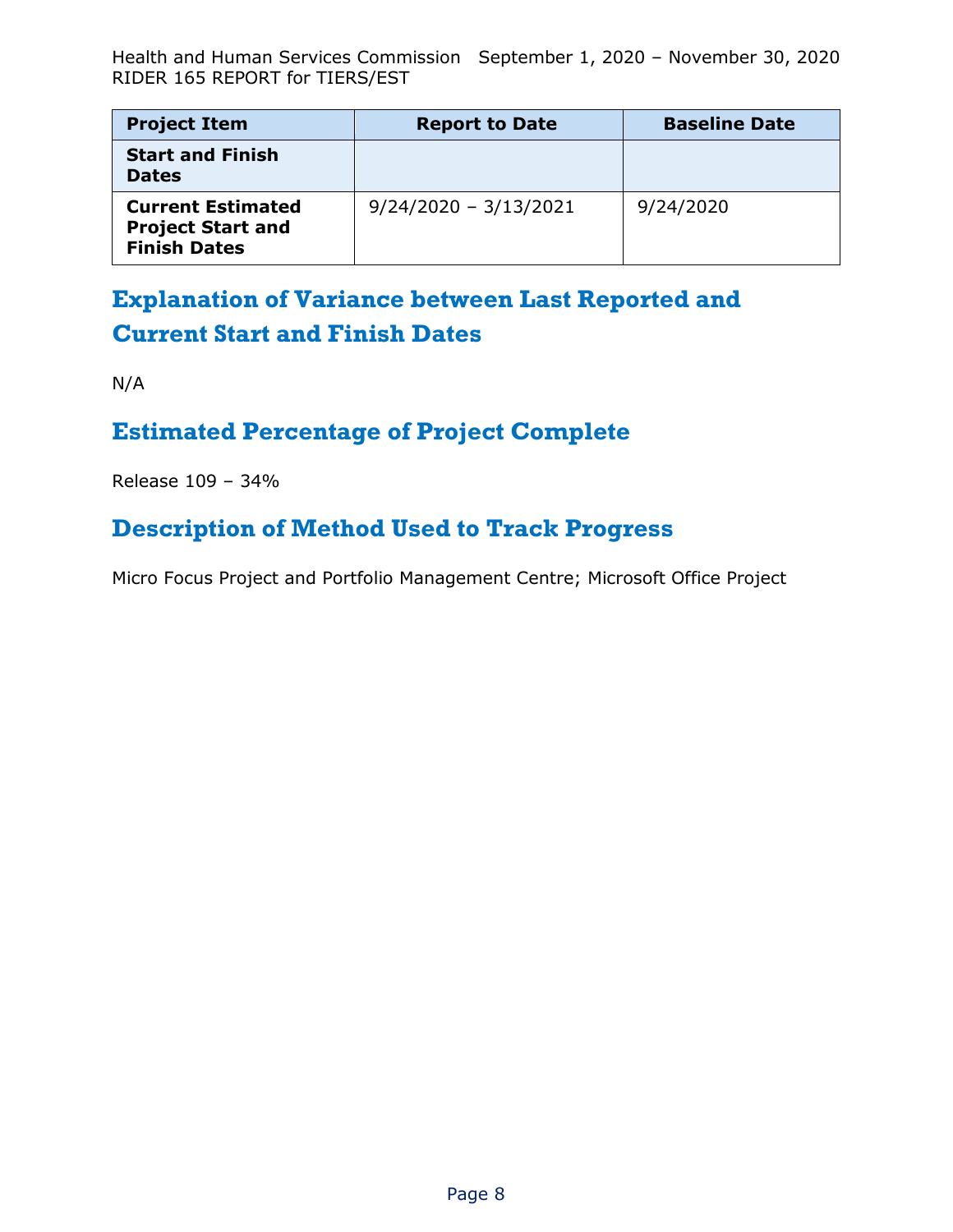# **4. Project Plan**

| <b>Event</b>                                                                                                   | <b>Start Date</b> | <b>Target Finish</b> | <b>Actual Finish</b> | $\frac{O}{O}$<br><b>Complete</b> |
|----------------------------------------------------------------------------------------------------------------|-------------------|----------------------|----------------------|----------------------------------|
| <b>Eligibility &amp; Enrollment Systems</b><br><b>Modernization</b>                                            | Fri 6/15/12       | Sat 3/13/21          |                      | 98%                              |
| Release 108 Cycle Set                                                                                          | Thu 5/7/20        | Fri 10/16/20         | Fri 10/16/20         | 100%                             |
| Release 109 Cycle Set                                                                                          | Thu 9/24/20       | Fri 3/5/21           |                      | 34%                              |
| Cycle 1 - R108.1                                                                                               | Thu 9/24/20       | Fri 11/20/20         | Fri 11/20/20         | 100%                             |
| <b>Cycle 2 - R108.2</b>                                                                                        | Thu 10/29/20      | Fri 12/25/20         |                      | 3%                               |
| Discovery                                                                                                      | Thu 10/29/20      | Wed 11/11/20         | Wed 11/11/20         | 100%                             |
| Team 1 - AES - HTW 1115<br>Waiver - Modification to<br>application and renewal forms<br>(YTB and HTW websites) | Mon 11/30/20      | Fri 12/25/20         |                      | $1\%$                            |
| Team 2 - AES - HTW 1115<br>Waiver - Modification to<br>application and renewal forms<br>(YTB and HTW websites) | Mon 11/30/20      | Fri 12/25/20         |                      | $1\%$                            |
| Team 3 - MCS - Report<br>Merges & Separates to TMSIS                                                           | Mon 11/30/20      | Fri 12/25/20         |                      | $1\%$                            |
| Team 4 - MCS - Report<br>Merges & Separates to TMSIS                                                           | Mon 11/30/20      | Fri 12/25/20         |                      | $1\%$                            |
| Team 5 - MCS - HB72<br><b>Additional Requirements</b>                                                          | Mon 11/30/20      | Fri 12/25/20         |                      | $1\%$                            |
| Team 6 - MCS - HB72<br><b>Additional Requirements</b>                                                          | Mon 11/30/20      | Fri 12/25/20         |                      | $1\%$                            |
| Team 7 - AES - HTW 1115<br>Waiver - Application/Renewal<br>processing and Administrative<br>renewals           | Mon 11/30/20      | Fri 12/25/20         |                      | $1\%$                            |
| Team 8 - AES - HTW 1115<br>Waiver - Application/Renewal<br>processing and Administrative<br>renewals           | Mon 11/30/20      | Fri 12/25/20         |                      | $1\%$                            |
| Team 9 - MCS - Managed Care<br>Modernization (RR)                                                              | Mon 11/30/20      | Fri 12/25/20         |                      | $1\%$                            |
| Team 12 - RR Support - MCS -<br>HB72 Additional Requirements                                                   | Mon 11/30/20      | Fri 12/25/20         |                      | $1\%$                            |
| Team 13 - DLT Maintenance 1                                                                                    | Mon 11/30/20      | Fri 12/25/20         |                      | $1\%$                            |
| Team 14 - DLT Maintenance 2                                                                                    | Mon 11/30/20      | Fri 12/25/20         |                      | $1\%$                            |
| Team 17 - EST Maintenance                                                                                      | Mon 11/30/20      | Fri 12/25/20         |                      | $1\%$                            |
| Team 18 - DataMart<br>Maintenance                                                                              | Mon 11/30/20      | Fri 12/25/20         |                      | $1\%$                            |
| Team 19 - ATI Test<br>Automation                                                                               | Mon 11/30/20      | Fri 12/25/20         |                      | $1\%$                            |
| Team 20 - CALMS                                                                                                | Mon 11/30/20      | Fri 12/25/20         |                      | $1\%$                            |
| Team 25 - CCI Tool<br>Enhancements                                                                             | Mon 11/30/20      | Fri 12/25/20         |                      | $1\%$                            |
| Team 26 - IT-State Portal -<br><b>LEAP Migration</b>                                                           | Mon 11/30/20      | Fri 12/25/20         |                      | $1\%$                            |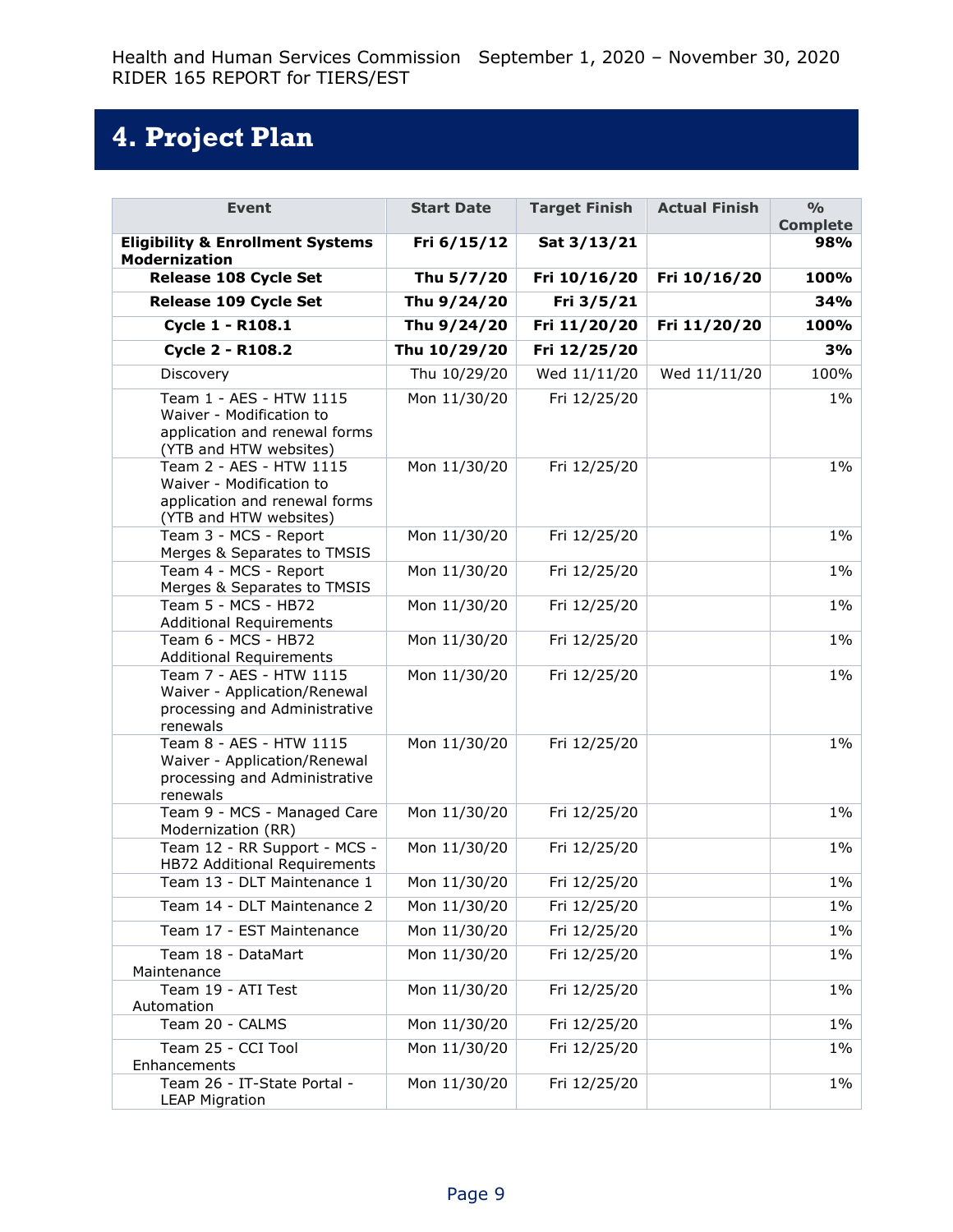| Team 30 - IT - Disaster<br>Recovery Efforts | Mon 11/30/20 | Fri 12/25/20 |              | $1\%$ |
|---------------------------------------------|--------------|--------------|--------------|-------|
| Team 34 - Kofax Efforts                     | Mon 11/30/20 | Fri 12/25/20 |              | 1%    |
| Release Readiness                           | Mon 11/30/20 | Fri 12/25/20 |              | $1\%$ |
| <b>Release Deployment</b>                   |              | NA.          |              |       |
| R <sub>107.3</sub>                          | Sat 9/19/20  | Sat 9/19/20  | Sat 9/19/20  | 100%  |
| R <sub>107.3.1</sub>                        | Sat 10/10/20 | Sat 10/10/20 | Sat 10/10/20 | 100%  |
| R <sub>108.0</sub>                          | Sat 10/24/20 | Sat 10/24/20 | Sat 10/24/20 | 100%  |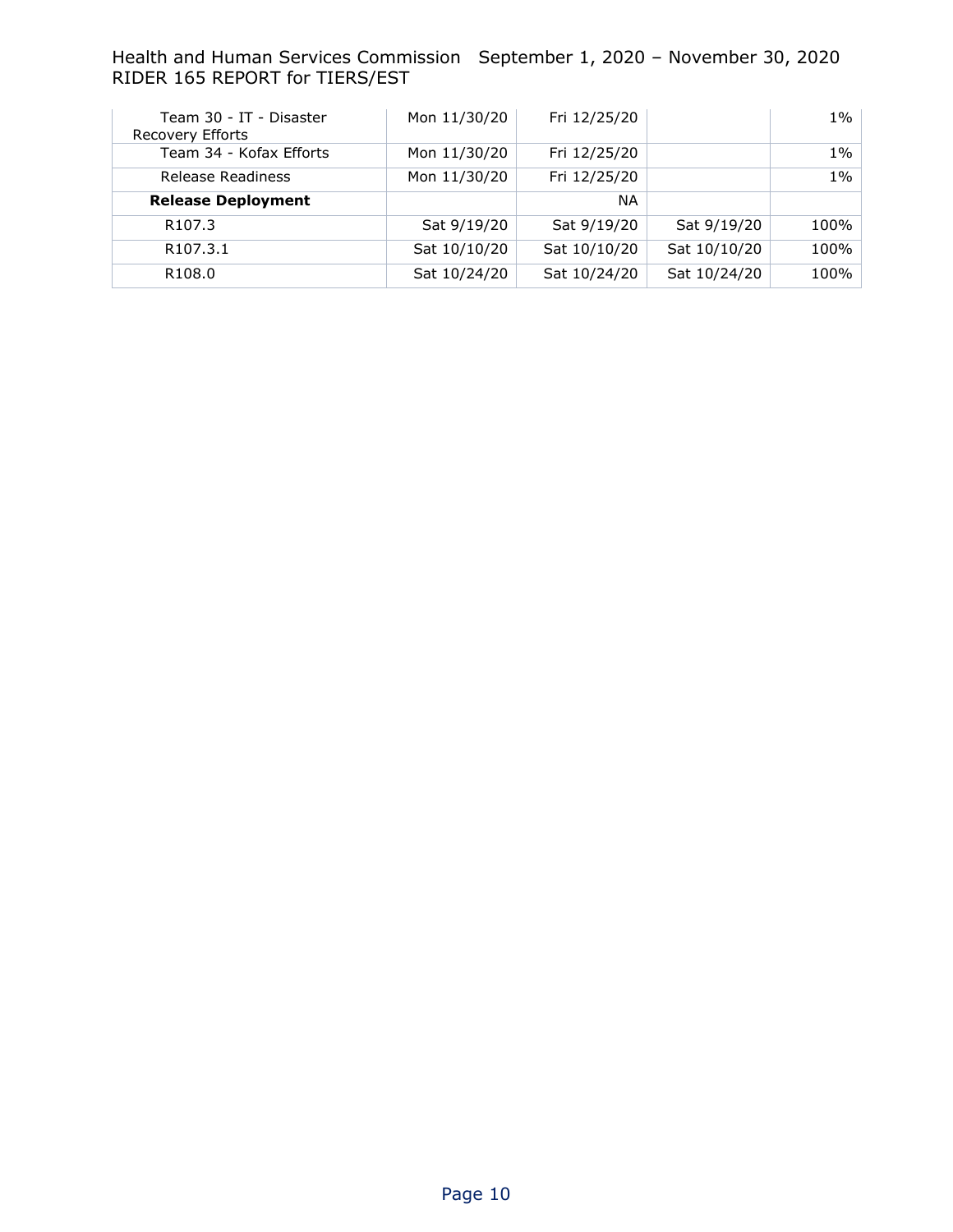### <span id="page-10-0"></span>**5. Schedule of Expenditures**

*The report shall include a proposed schedule of expenditures for the TIERS project.*

| <b>Type of Expenditure</b> | <b>Fiscal Year 2020</b><br><b>Schedule of</b><br><b>Expenditures</b> |
|----------------------------|----------------------------------------------------------------------|
| <b>Contracted Services</b> | \$6,417,026                                                          |
| Hardware                   | \$14,627,370                                                         |
| Software                   | \$32,015,155                                                         |
| ั∩†ล                       | \$53,059,551                                                         |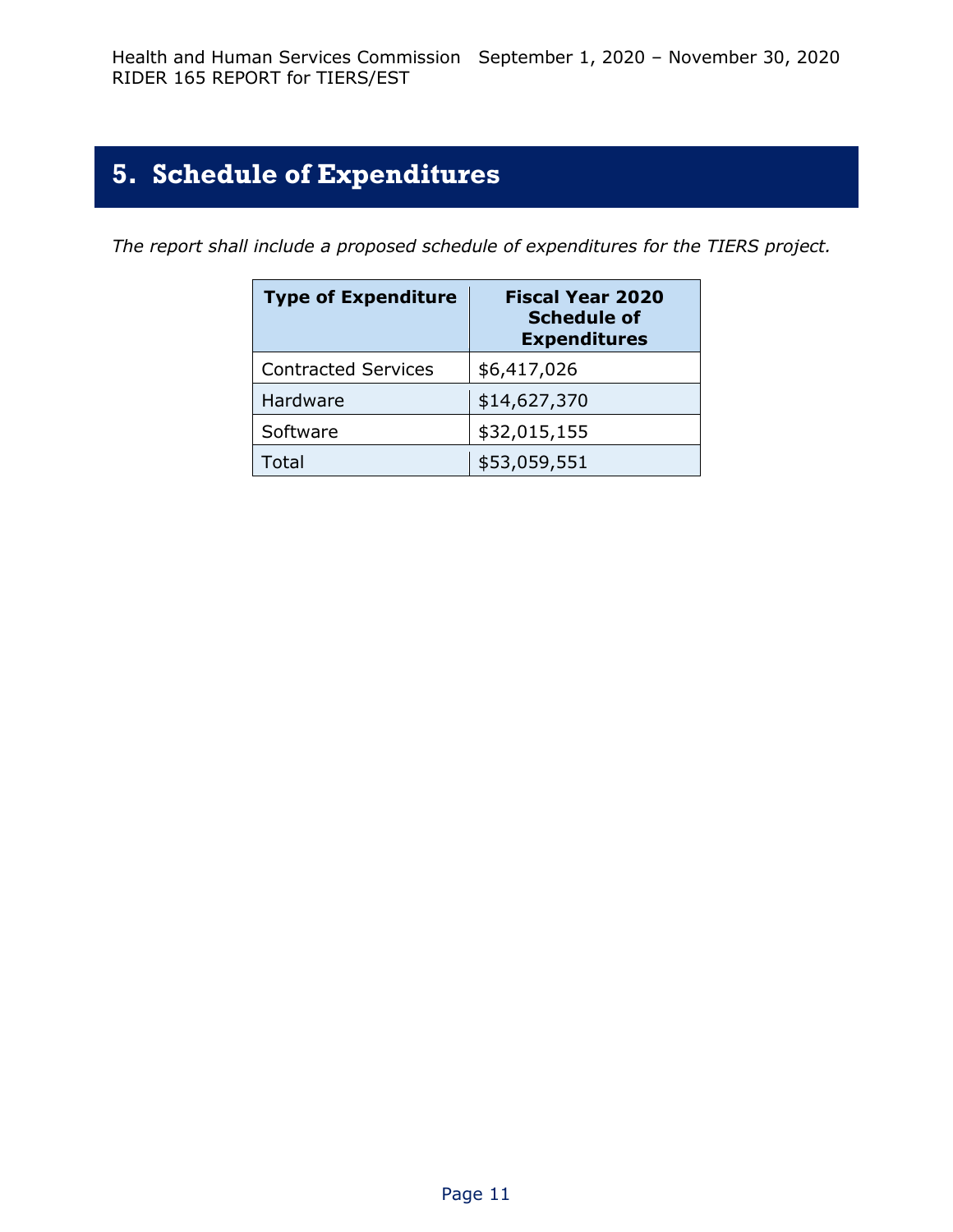### <span id="page-11-0"></span>**6. Actual Expenditures**

*HHSC shall submit quarterly reports reflecting actual expenditures implementing the TIERS project.*

### <span id="page-11-1"></span>**6.1 New Development Expenditures**

| <b>Project Item</b>              | <b>Expenditures</b><br>through<br>11/30/2020 |
|----------------------------------|----------------------------------------------|
| Project Cost to Date<br>(Fiscal) | \$1,716,433                                  |
| Project Cost to Date<br>(Total)  | \$165,121,472                                |

### <span id="page-11-2"></span>**6.2 Operational Expenditures**

| <b>Project Item</b>              | <b>Expenditures</b><br>through<br>11/30/2020 |
|----------------------------------|----------------------------------------------|
| Project Cost to Date<br>(Fiscal) | \$30,155,874                                 |
| Project Cost to Date<br>(Total)  | \$376,237,115                                |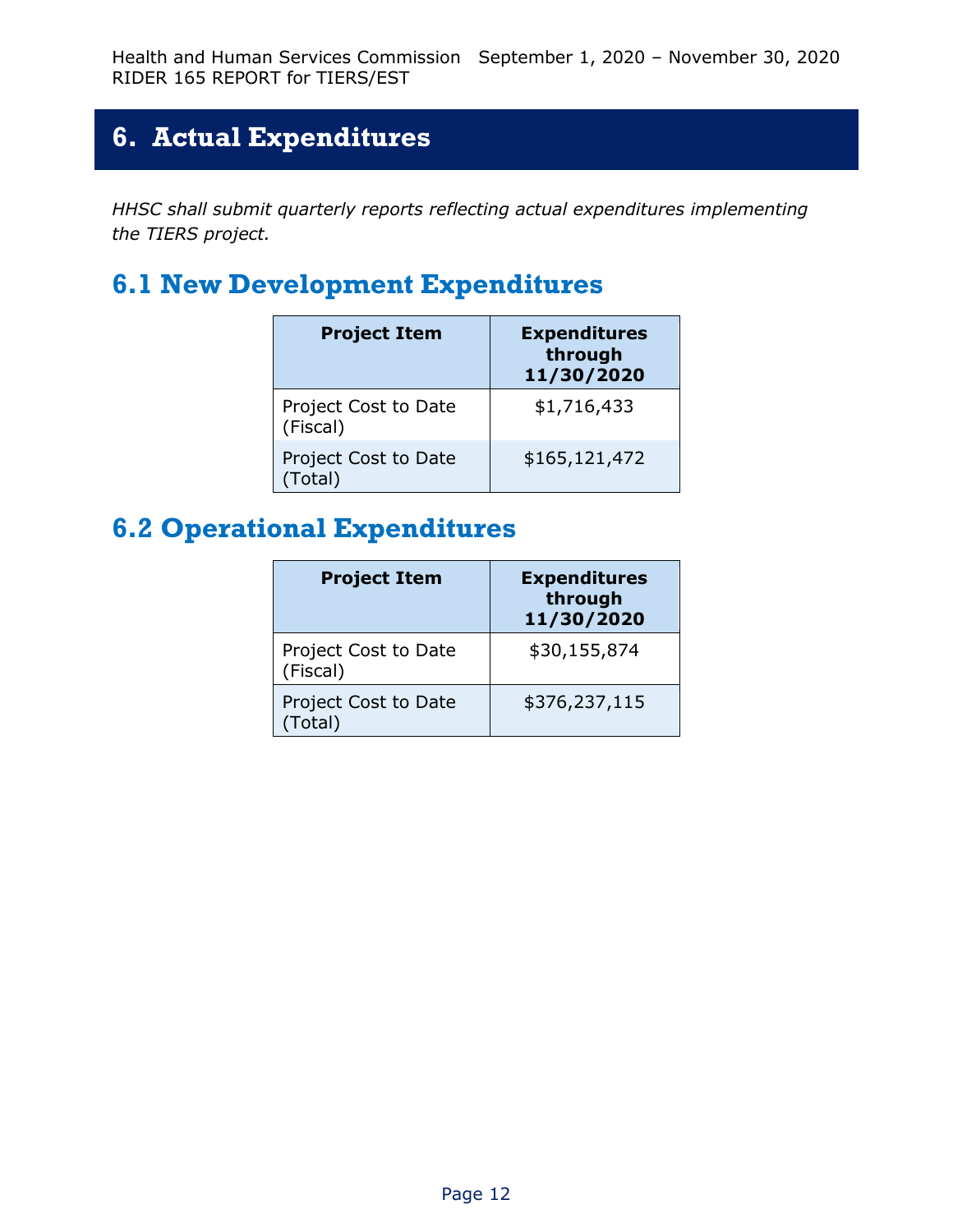### <span id="page-12-0"></span>**7. Cost Savings**

*HHSC shall submit quarterly reports on cost savings for the TIERS project.*

### <span id="page-12-1"></span>**7.1 Strategies**

In alignment with the State Strategic Plan for Information Resources Management published by the Department of Information Resources, HHSC is committed to maturing our information technology-resource management principles and implementing strategies to maximize business value while reducing costs. HHSC has already fully implemented Agile development methodologies which reduce the time to deployment and the need for expensive rework while improving quality and value delivered.

The agency's TIERS project team is actively recruiting talent by offering prospective employees the opportunity to work with new technologies while contributing to health and human services. Additionally, TIERS project leadership aggressively negotiates new contracts for information technology services and leverage shared services, cooperative contracts, and bulk purchasing.

| <b>Cost Savings/Avoidance Effort</b>                                   | Q <sub>1</sub><br><b>Savings</b> |
|------------------------------------------------------------------------|----------------------------------|
| Elimination of Staff Augmentation Contract<br>Positions                | \$210,553                        |
| Reduction in Rates Negotiated on New<br>Contract                       | \$44,579                         |
| Reduction in Rates Negotiated on New<br><b>Kofax Services Contract</b> | \$9,152                          |
| Reduction in Scope of Application Support                              | \$475,584                        |
| Total                                                                  | \$739,868                        |

### <span id="page-12-2"></span>**7.2 Estimated Savings**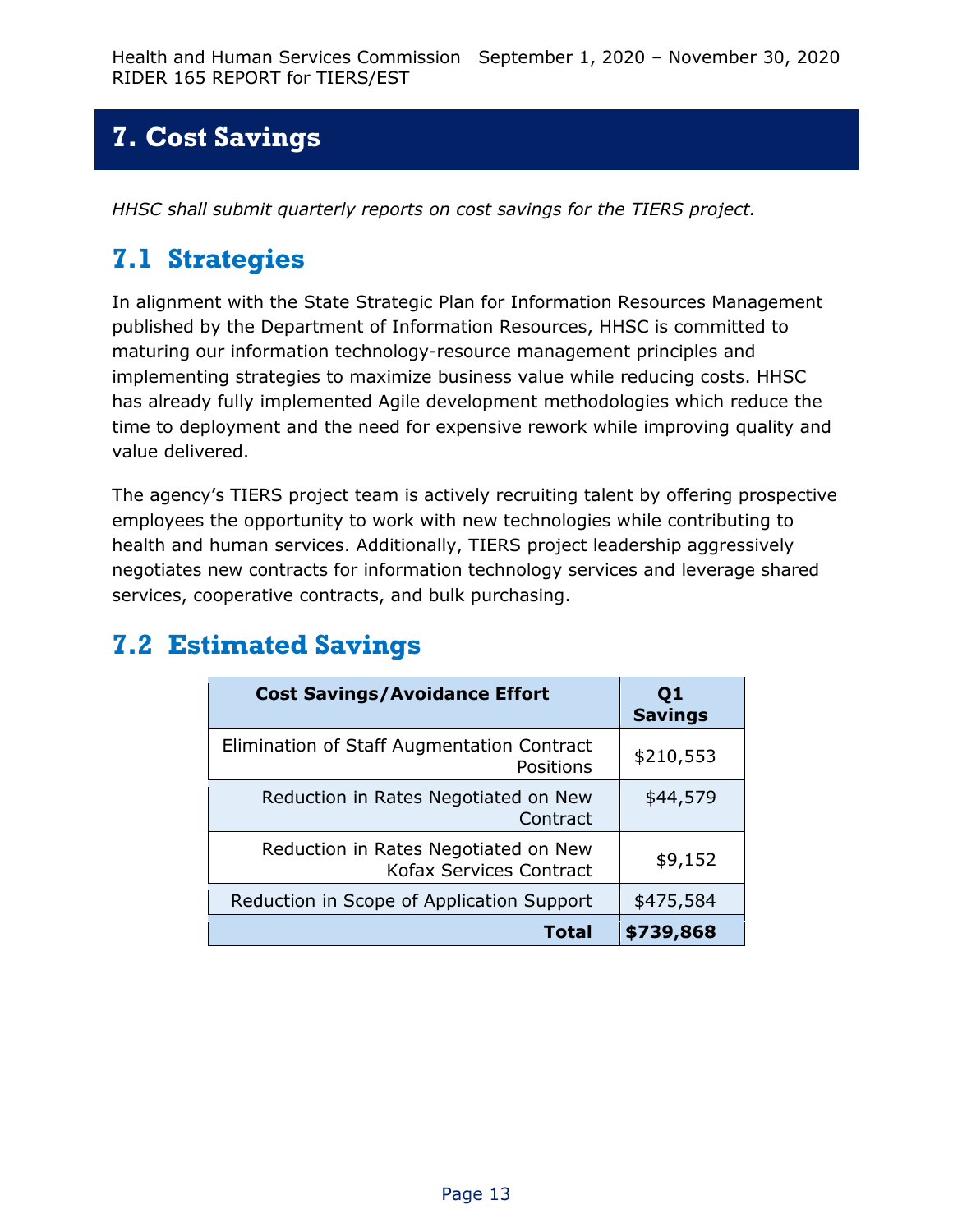#### <span id="page-13-0"></span>**8. Governance**

*Additionally, the report shall include detailed strategies developed and implemented by HHSC to restrict the TIERS project to those items presented and approved by the Eighty-fifth Legislature, 2017.*

The Social Services Applications group within HHSC's Information Technology division manages changes to TIERS and its supporting technologies, including YourTexasBenefits.com, State Portal, and Task List Manager. The TIERS Information Technology governance process manages changes to all applications supported by Social Services Applications.

Since the transition to Agile software development<sup>2</sup> in 2016, software releases typically occur monthly.

To develop the release charter, business areas within HHSC as well as external trading partners, submit their strategic business roadmaps for system changes in both the fiscal year and the next release cycle. Areas prioritize these roadmaps, which then are combined and reprioritized based on capacity within each release cycle and the number of Agile sprints required.

Initiatives are prioritized based on the Agile "MoSCoW" method of must, should, could, and won't; meaning the initiative is a must have, good to have, nice to have, or will not be done. The TIERS governance workgroup approves the final release charter.

Before they are submitted to the governance workgroup, changes to the charter are vetted by teams that would be impacted. The workgroup meets monthly to update the roadmap and adjust the content or sprint schedule of the release in progress.

Additions to the release charter must:

j

● Be mandated by the federal government, state leadership, or the Executive Commissioner;

<sup>&</sup>lt;sup>2</sup> Agile software development refers to a group of software development methodologies based on iterative development.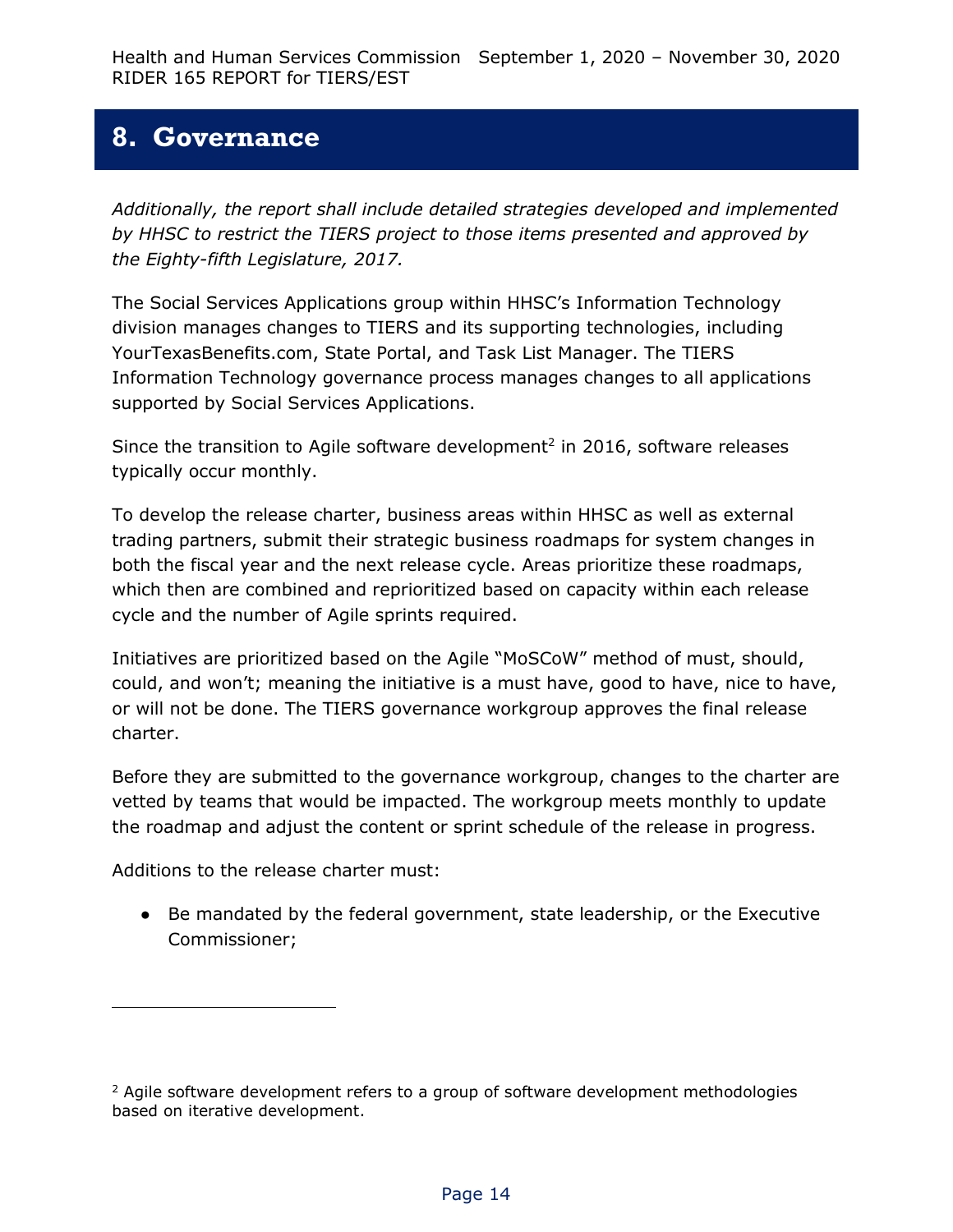- Result in clients not receiving accurate/timely benefits if they are not implemented;
- Result in financial penalties to the state or HHSC if they not implemented; or
- Meet other criteria approved by the TIERS governance workgroup.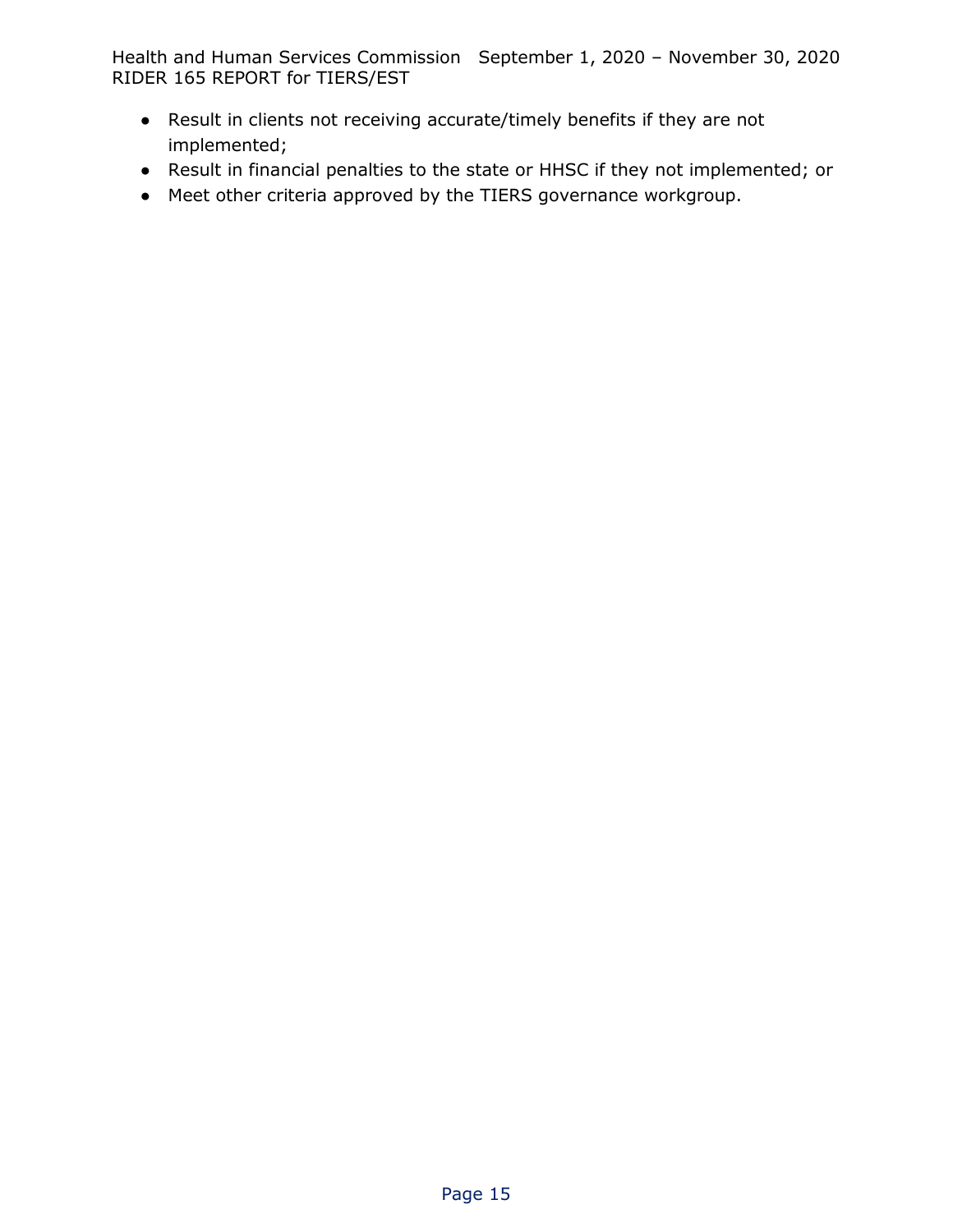# **List of Acronyms**

| <b>Acronym</b> | <b>Full Name</b>                                            |
|----------------|-------------------------------------------------------------|
| <b>AES</b>     | Access and Eligibility Services                             |
| <b>ATI</b>     | <b>Automated Testing Initiative</b>                         |
| <b>BLSSE</b>   | Blood Lead Surveillance System Efficiency                   |
| <b>CALMS</b>   | Collaboration, Automation, Lean, Measurement and<br>Sharing |
| <b>CCI</b>     | Call Center Inquiry                                         |
| <b>CHIP</b>    | Children's Health Insurance Program                         |
| <b>CHIP-P</b>  | Children's Health Insurance Program-Perinatal               |
| COVID-19       | Coronavirus Disease 2019                                    |
| <b>DLT</b>     | <b>Deloitte</b>                                             |
| <b>EBT</b>     | <b>Electronic Benefits Transfer</b>                         |
| <b>EDG</b>     | <b>Eligibility Determination Group</b>                      |
| <b>EMR</b>     | <b>External Medical Review</b>                              |
| <b>EST</b>     | <b>Eligibility Support Technologies</b>                     |
| H <sub>B</sub> | <b>House Bill</b>                                           |
| <b>HHSC</b>    | <b>Health and Human Services Commission</b>                 |
| <b>HTW</b>     | <b>Healthy Texas Women</b>                                  |
| IT             | <b>Information Technology</b>                               |